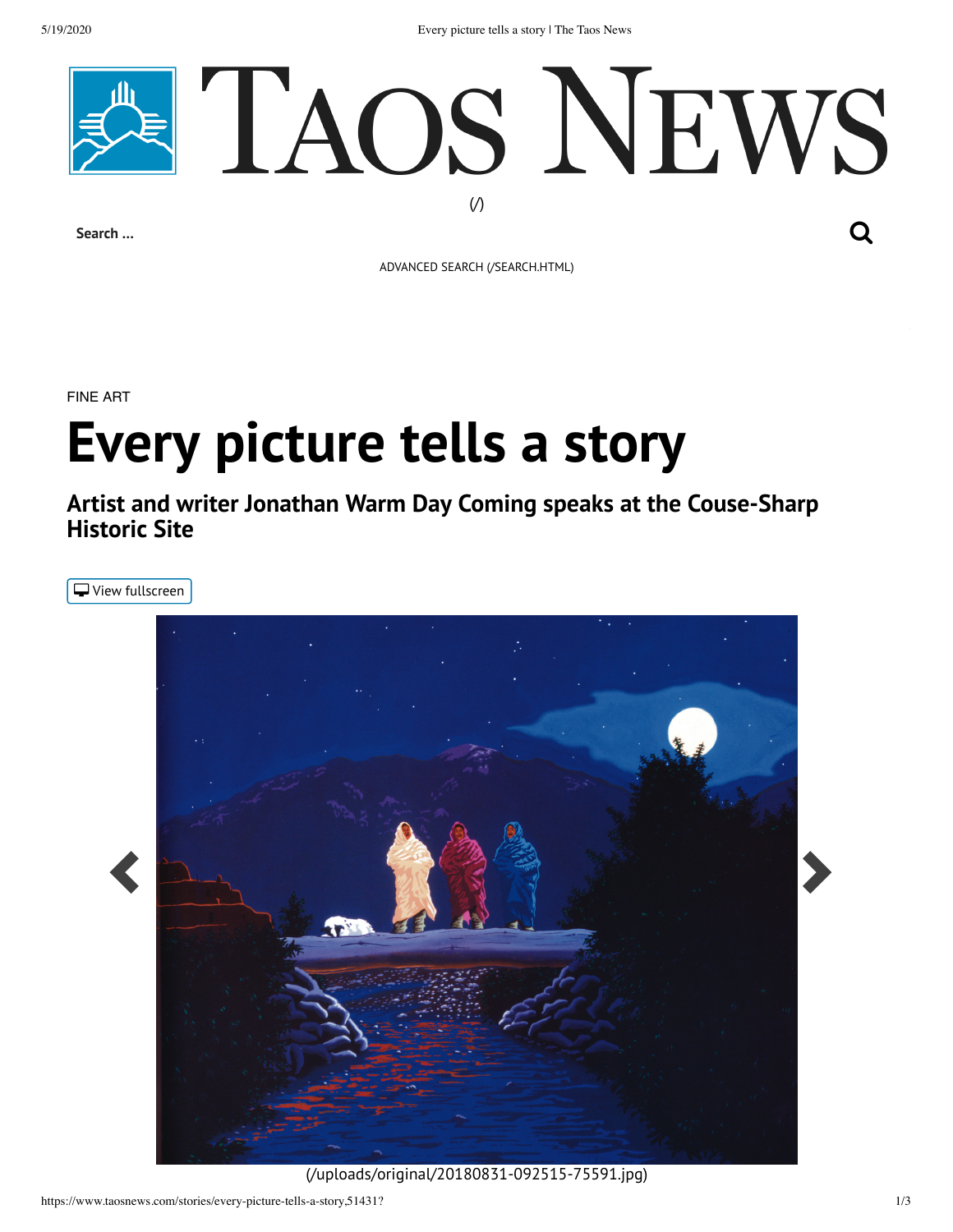**[Print by Jonathan W](#page-0-0)arm Day Coming of Taos Pueblo** COURTESY IMAGE



Posted Friday, August 31, 2018 9:52 am

## **By Laura Bulkin tempo@taosnews.com**

Painters Eanger Irving Couse and Joseph Henry Sharp, two of the famed co-founders of the Taos Society of Artists, met in Taos in 1906. They bought adjoining properties on Kit Carson Road and became lifelong friends. More than a century later, the site of their homes, gardens and studios has become a resource for researchers and a showcase for thoughtfully curated art exhibitions.

The Couse-Sharp Historic Site, 146 Kit Carson Road, will host a talk and presentation by Taos Pueblo artist and author Jonathan Warm Day Coming Saturday (Sept. 1), at 2 p.m. The event is offered in conjunction with the ongoing "Full Circle: Taos Pueblo Contemporary" exhibit, which opened in July and runs through Nov. 3.

Warm Day Coming is one of 19 Taos Pueblo artists showing work in the exhibit. "I want to thank the Couse Foundation for inviting me to be in the show and to do this talk," he said. "I'll be talking about the work I've done and work that is in progress now."

That work includes not only masterful large-scale acrylic paintings but more recently bronze sculpture. He is also a published author and illustrator. "Taos Pueblo: Painted Stories," written and illustrated by the artist, was published in 2010. Books he's illustrated for other artists include Kristy Orona-Ramirez's "Kiki's Journey," and Steve Tapia's "Oikos: Ecology of Northern New Mexico."

Next up will be a collaboration with New Mexico historian Lois Rudnick, well-known in Taos for her books on Mabel Dodge Luhan. The new book, forthcoming from Museum of New Mexico Press, will be titled "Eva Mirabal: Three Generations of Tradition and Modernity."

Mirabal, the artist's mother, was a renowned painter, muralist and cartoonist who lived an extraordinary life. She had a solo show of her work in a Chicago gallery while still in her teens. During World War II, she served in the Women's Army Corps and drew the popular comic strip, "G.I. Gertie." Her paintings are in museum collections around the country.

"This book is one of the things I'll be talking about on Saturday," Warm Day Coming said. "When we were growing up, Mom had saved so much information, so much about work she had done in her life. We were curious about her life, and we would pull out all this printed stuff she had left behind and look at it. As we grew older, we took it more seriously. Then when we'd get to meet some of her peers and hear them tell us how great an artist she was, that made it that much more meaningful.

"I think at some point our curiosity turned into research. These past years I've been really researching her life, communicating with people who knew her and want to share information with us. We compiled enough for a book. It got so overwhelming, I started to realize it would take forever and I needed to get some help. I met Lois (Rudnick) at one of the art functions at the Harwood, and she threw in her hat. I showed her all the material we had, and she said, 'We have to do this.' It's going to have old photos and color plates, Mom's artwork and mine, and images of my grandparents who posed for the Taos Society of Artists."